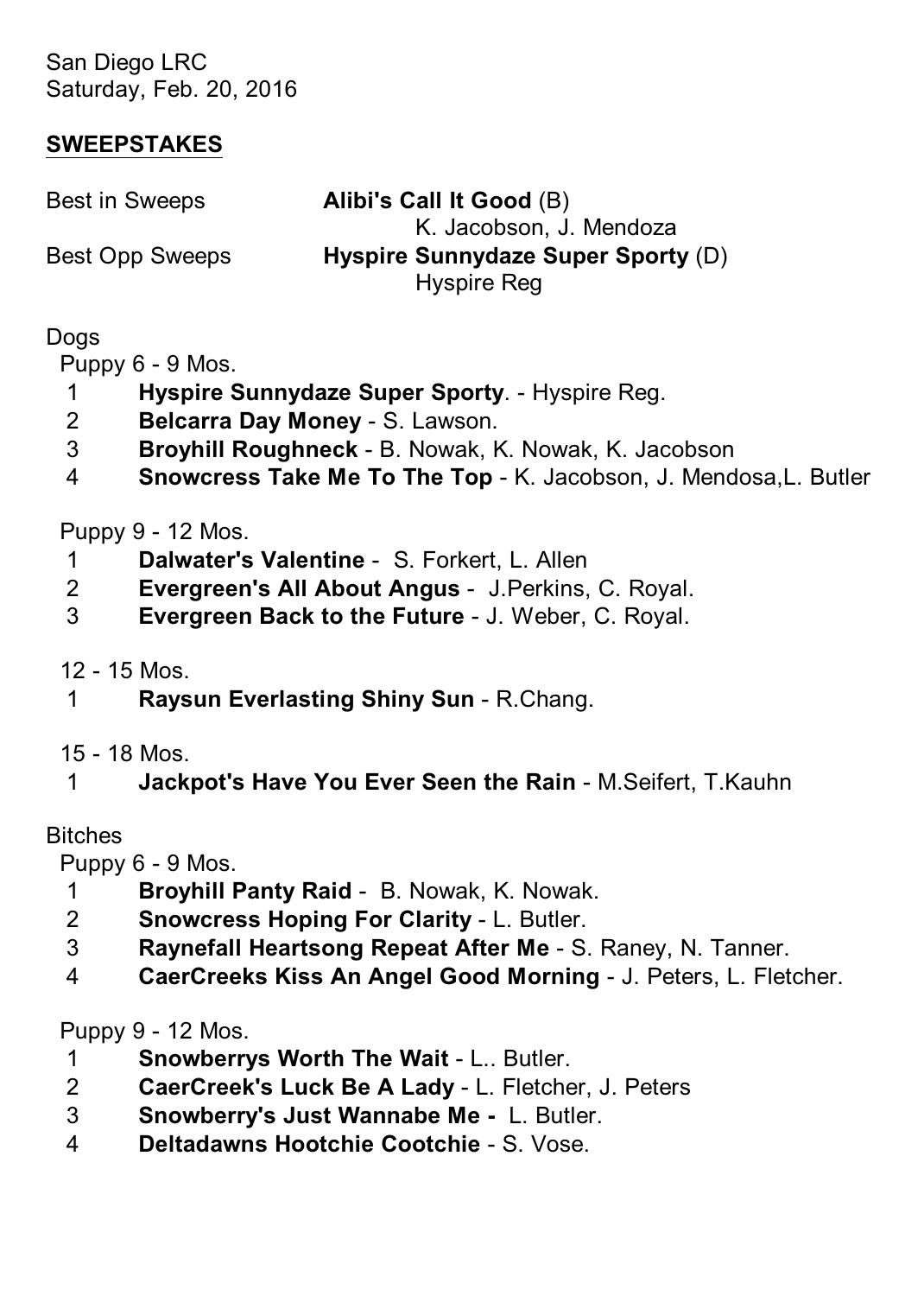12 - 15 Mos.

- 1 **Alibi's Call It Good** K. Jacobson, J. Mendoza.
- 2 **Kenya Ms. Jessie** -C. Valdez.
- 3 **Winterwynd's Give A Fig** V. Lord.

15 - 18 Mos.

- 1 **Lakobie's Whoo-Hoo At Deltadawn** S.Vose.
- 2 **Lakobie's Delta-Dash at Deltadawn** S.Vose.

### **VETERAN SWEEPSTAKES**

Best in Veteran Sweeps - **GCH CH Quail Chase Broadway Joe Windfall**. D.& T. Donahue, K. Rock.

Dogs

7 yrs - 9 yrs

- 1 **GCH CH Quail Chase Broadway Joe Windfall** D.& T. Donahue, K. Rock
- 2 **GCH CH Alibi's Talkin Smack** K.& S. Jacobson, J. Mendoza.

9 yrs and older

1 **GCH CH Blue Knight Silent Alarm.** - J & G Jace.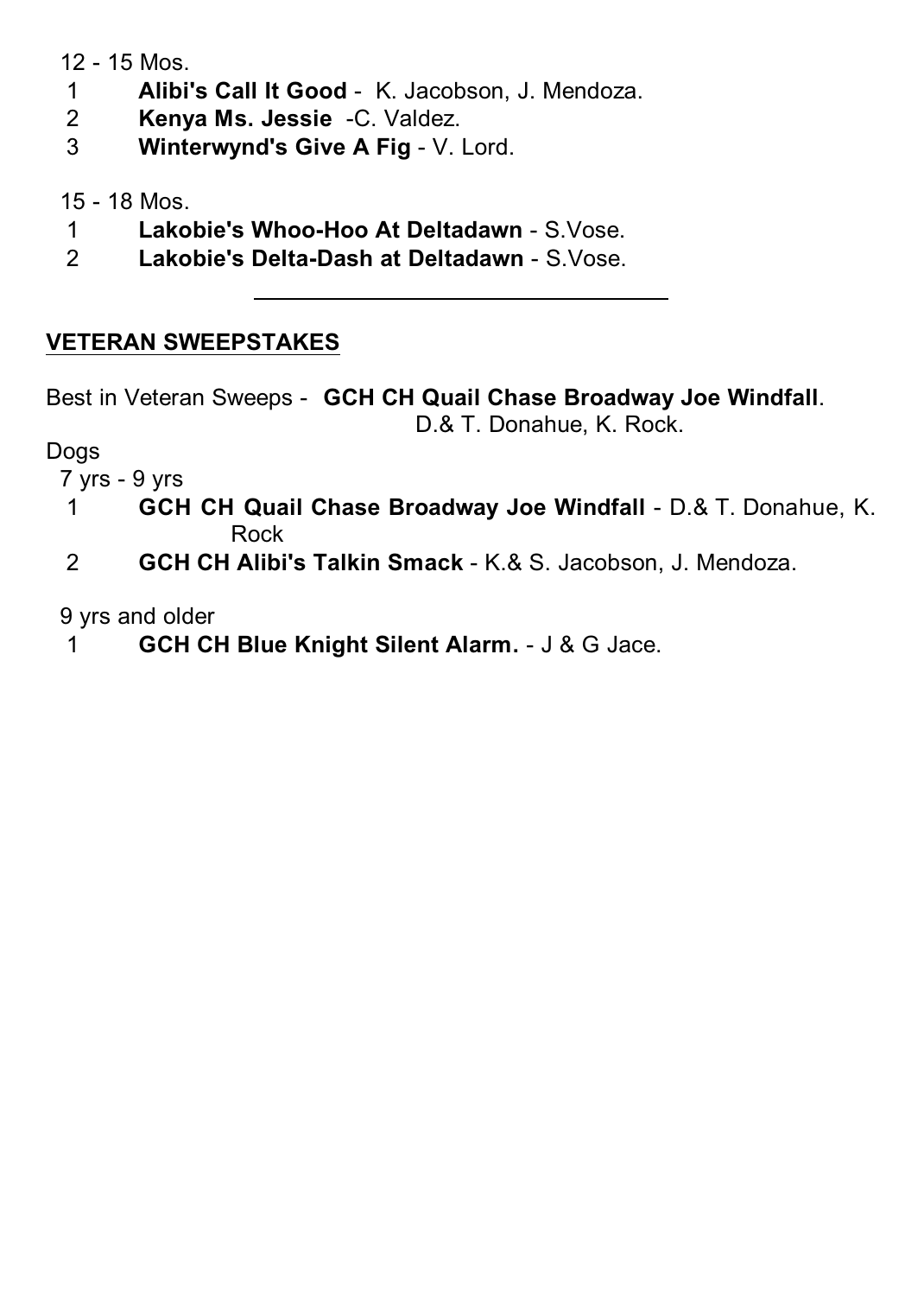| <b>BREED</b> |                         |                                                                                              |
|--------------|-------------------------|----------------------------------------------------------------------------------------------|
|              | <b>Best of Breed</b>    | <b>CAN CH GCH CH Saddlehill Late Knight Scramble</b><br>(D) - Susan & Bill Eberhardt.        |
|              | Best Opposite           | <b>GCH CH Belgairn's Mighty Quinn Of Summit View</b><br>Ranch (B) - G.& H. Barner, V. Poole. |
|              | Select Dog              | <b>CH Hyspire Bohemian Rhapsody From Breckin. -</b><br>HySpire Reg.                          |
|              | Select Bitch            | <b>GCH CH Broyhill Naughty Knickers.</b><br>B. Nowak, K. Nowak, K. Jacobson.                 |
|              | <b>Best of Winners</b>  | Piccadilly's Hidden Away at Raynefall. (B)<br>Susan Raney                                    |
|              | <b>Winners Dog</b>      | <b>Jandor Justified At Ghoststone</b><br>J.Chambers, J.Healy.                                |
|              | Res Winner Dog          | Loretta Labs Morris<br>J.Carbonell, A.Concha.                                                |
|              | <b>Winners Bitch</b>    | Piccadilly's Hidden Away at Raynefall<br>S.Raney.                                            |
|              | <b>Res Winner Bitch</b> | <b>Piccadilly HySpire Hidden Paradise</b><br>HySpire Reg                                     |
| <b>JAM</b>   |                         | <b>GCH CH Alibi's Talkin Smack (D)</b><br>K.& S. Jacobson, J. Mendoza.                       |
|              |                         | <b>CH Stonewall's I'LI Have Another (D)</b><br>R. Morelos, C. & J. Miller.                   |
|              |                         | Jandor Justified At Ghoststone (D)                                                           |
|              | <b>Best Puppy</b>       | J. Chambers, J. Healy.<br>CaerCreek's Luck Be A Lady (B)                                     |
|              | Best Opp Puppy          | L. Fletcher, J. Peters.<br><b>Broyhill Roughneck (D)</b>                                     |
|              | Best Bred-By            | B. Nowak, K. Nowak, K. Jacobson.<br>CaerCreeks Fire Rock. (D)                                |
|              | <b>Best Veteran</b>     | J. Peters, L. Fletcher.<br><b>GCH CH Alibi's Talkin Smack (D)</b>                            |
|              | Best Hunting Ret.       | K.& S. Jacobson, J. Mendoza.<br>Dreamweavers Moon Shadow Dancer JH. (B)<br>E. Massie.        |
|              |                         |                                                                                              |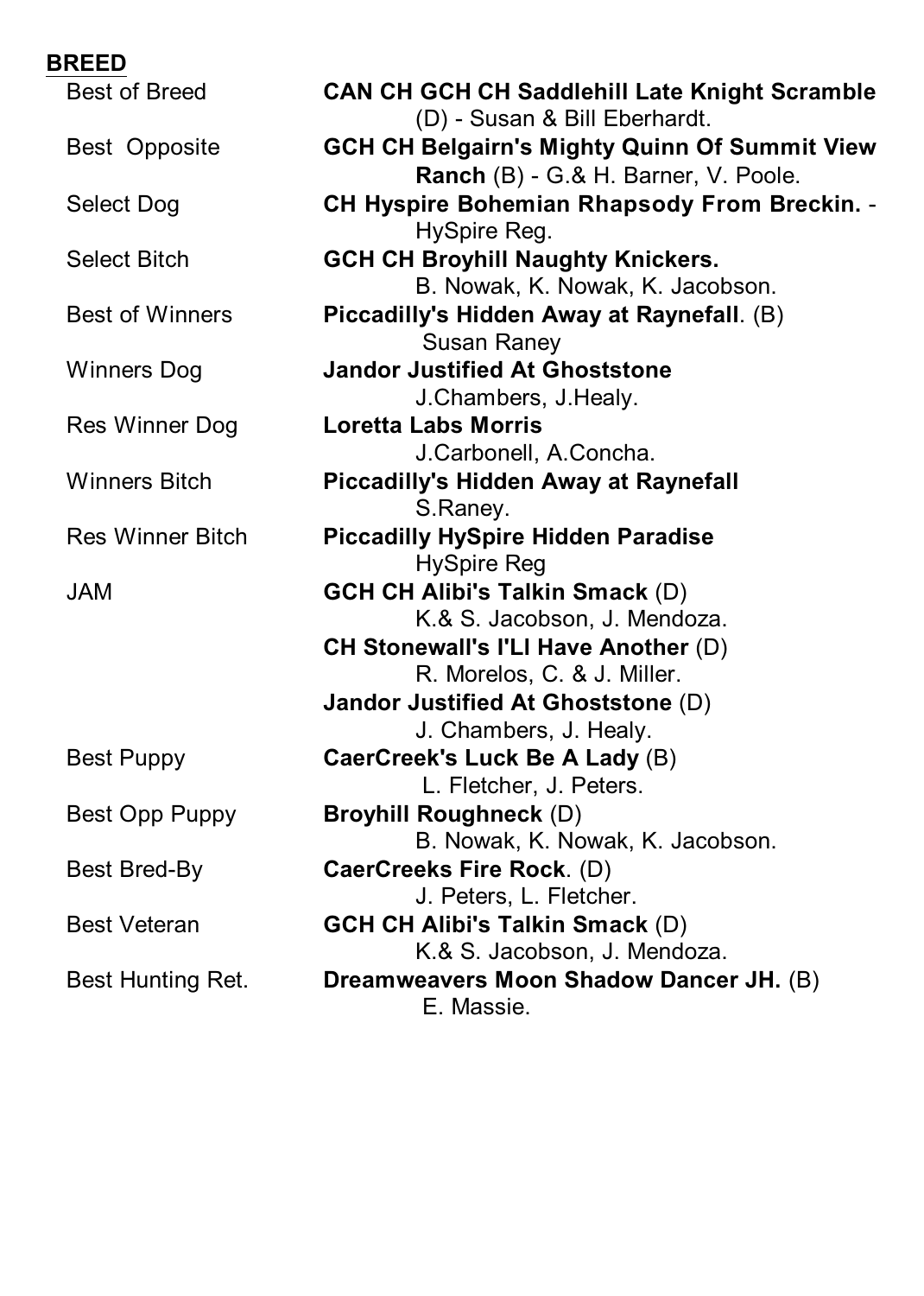DOGS

Puppy 6 - 9 Mos.

- **Broyhill Roughneck** B. Nowak, K. Nowak, K. Jacobson.
- **Hyspire Sunnydaze Super Sporty** Hyspire Reg
- **Belcarra Day Money** S. Lawson.
- **Snowcress Take Me To The Top** K. Jacobson, J. Mendosa, L. Butler.

Puppy 9 - 12 Mos.

- **Dalwater's Valentine** S. Forkert, L. Allen.
- **Evergreen's All About Angus** J. Perkins, C. Royal.
- **Evergreen Back to the Future** J. Weber, C. Royal

### 12 - 15 Mos.

- **Raysun Everlasting Shiny Sun**. R. Chang.
- 15 18 Mos.
- **Jackpot's Have You Ever Seen the Rain**. M. Seifert, T. Kauhn.

Amateur Owner

**Hyspire Super Sonic Maverick RN CD JH NA NAJ NF** - C. Card

Bred By Exhibitor

- **CaerCreeks Fire Rock**. J. Peters, L. Fletcher.
- **Winterwynd's Gentleman Scholar** V. Lord
- **Julsby Party Of One** J.Douglas.

American Bred

- **ClearCreek BonaVenture Windsock** E. Martin.
- **Broyhill Big Money** C. Stephan.

Open Black

- **Jandor Justified At Ghoststone** J.Chambers, J.Healy.
- **Mallorn's Black Gangsta** J.Heim, B.Urbanczyk-zajac, V. & J. Russell
- **Tameric N HySpire Next Big Thing.** Hyspire Reg.
- **Dalwater Back in Black.** T.Kauhn, M.Seifert.

Open Chocolate

- **Eagertrieves Magic Mike** C.Valdez.
- **Broyhill Built Tough** B.Nowak, K.Nowak.
- **Quailchase Bearcreek Jolly Joe** D.& T.Donahue
- **Thornwood's Age Of Empires** D.Boonma.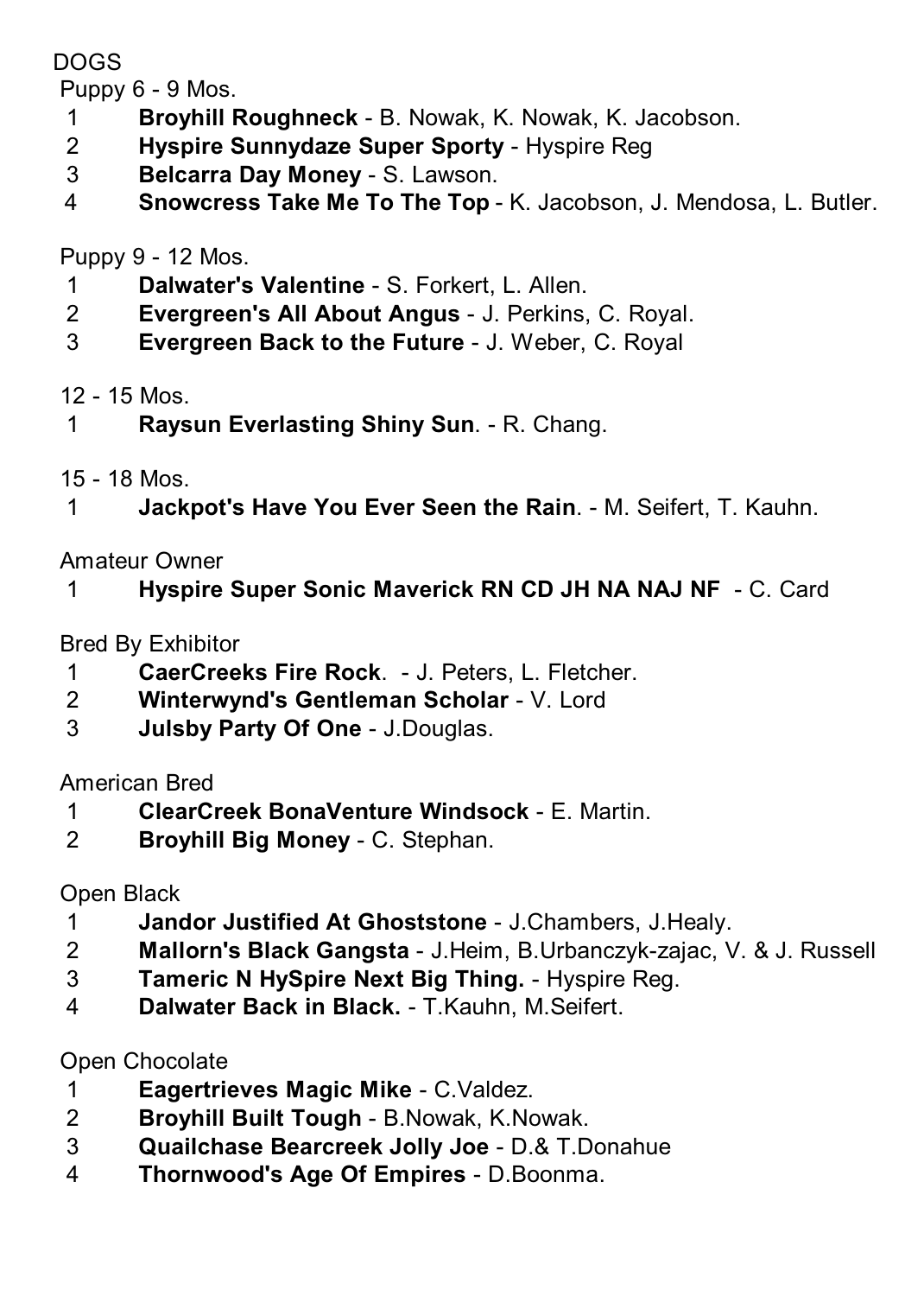Open Yellow

- **Loretta Labs Morris** J.Carbonell, A.Concha.
- **CaerCreeks Kissing Bandit** L.Fletcher, J.Peters.
- **Nani-Loa's Time To Impress.** M. & S.Newton.

**BITCHES** 

Puppy 6 - 9 Mos.

- **Char-Don Ms T''s Black Pearl.** J.Schoonover, T.McFadden.
- **Snowcress Hoping For Clarity.** L.Butler.
- **Raysun Dede** R.Chang.
- **Raynefall Heartsong Repeat After Me** S.Raney, N.Tanner

Puppy 9 - 12 Mos.

- **CaerCreek's Luck Be A Lady** L.Fletcher, J.Peters
- **Snowberry's Just Wannabe Me** L. Butler.
- **Deltadawns Hootchie Cootchie** S.Vose.

12 - 15 Mos.

- **Winterwynd's Give A Fig** V.Lord.
- **Alibi's Call It Good.** K.Jacobson, J.Mendoza.
- **Kenya Ms. Jessie** C.Valdez.
- **Julsby My Kinda Party** J.Douglas.
- 15 18 Mos.
- **Lakobie's Whoo-Hoo At Deltadawn** S.Vose.

Amateur Owner

**Mainland Embers On Fire At Bentwood** - D.Thompson.

Bred By Exhibitor

- **Rycroft's Perfect Storm** D.Mullikin.
- **CareCreeks Rock And Roll Ruby** J.Peters, L.Fletcher.
- **Raysun Sweet Cutie** R.Chang.
- **Paloma's Paquita La Del Barrio** N.Collins.

# American Bred

- **Snowberrys Worth The Wait** L.Butler.
- **Sunnydaze Feelin' Groovy With Heartsong** N.Tanner, L. Maffett
- **Belcarra Summerland She's Everything** J.Bunker, S.Lawson.
- **Lawson's Showgirl Of Vegas** C.Lopez, S.Lawson.